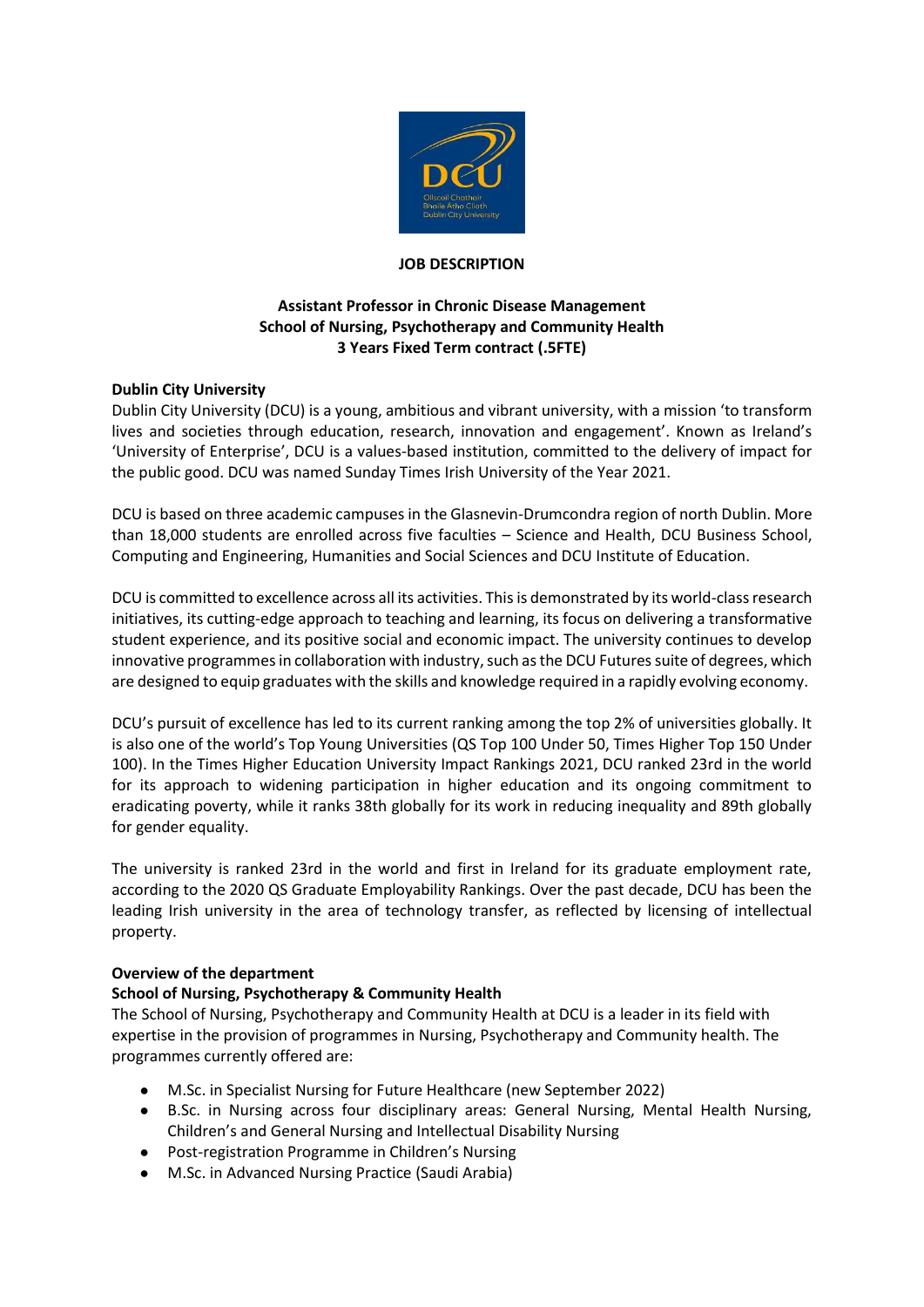- M.Sc. and Doctorate in Psychotherapy
- B.Sc. in Health and Society
- Certificate in Homelessness Prevention & Intervention
- M.Sc. in Health and Social Inclusion (new September 2022)
- M.Sc. in Child and Family Health and Wellbeing (new September 2022)
- Graduate Certificate in Sexuality Education and Sexual Wellbeing
- Stand-alone professional development modules for healthcare practitioners
- Certificate in Peer Support working in Mental Health*.*

### **Role Profile**

The purpose of the role is to attract talent in Chronic Disease Management to the School of Nursing, Psychotherapy and Community Health at DCU. The post holder is expected to led initiatives across teaching, research, community engagement and professional development in alignment with the School's Strategic plan. The post is based on the Glasnevin Campus and the individual will report to the Head of School.

### **Duties and Responsibilities**

The duties and responsibilities of the position include, but are not restricted to, the following:

### *Teaching*

Appointees will teach primarily on the new postgraduate programme, the *MSc in Specialist Nursing for Future Healthcare*. They will prepare, deliver and assess a range of modules. The total teaching hours are determined by the Head of School. In addition, they will supervise final-year projects and overseeing and coordinating student placements. Participation in the development of new modules is also a key part of this role.

#### *Research*

Appointees will be expected to establish an independently-funded collaborative research programme. This programme should align with the Research and Innovation constituent strategy of the DCU Strategic Plan and should foster collaboration(s) both within and beyond the School of Nursing, Psychotherapy and Community Health. Research should also be aligned with national and local nursing and healthcare priorities, and relevant national and EU priority areas.

#### *Service and Contribution to University & Society*

Appointees will undertake administrative functions related to the activities of the School of Nursing, Psychotherapy and Community Health and Faculty of Science and Health. Such duties are defined by the Head of School and may include: programme co-ordination; participation in University committees; representation of the School in marketing to and recruitment of students; participation in open days; organisation of conferences and seminars, etc.

# **Qualifications and Experience**

**Essential:**

- A primary/advanced degree in general nursing and be eligible for registration with the Nursing and Midwifery Board of Ireland (NMBI)
- Qualified to post-graduate level (minimum M.Sc.) in their field
- Experience of teaching in clinical and academic settings
- A high level of Clinical Skills in Chronic Diseases
- Track record of research undertaken in chronic disease with evidence of a comprehensive plan to undertake future research in this specialist area